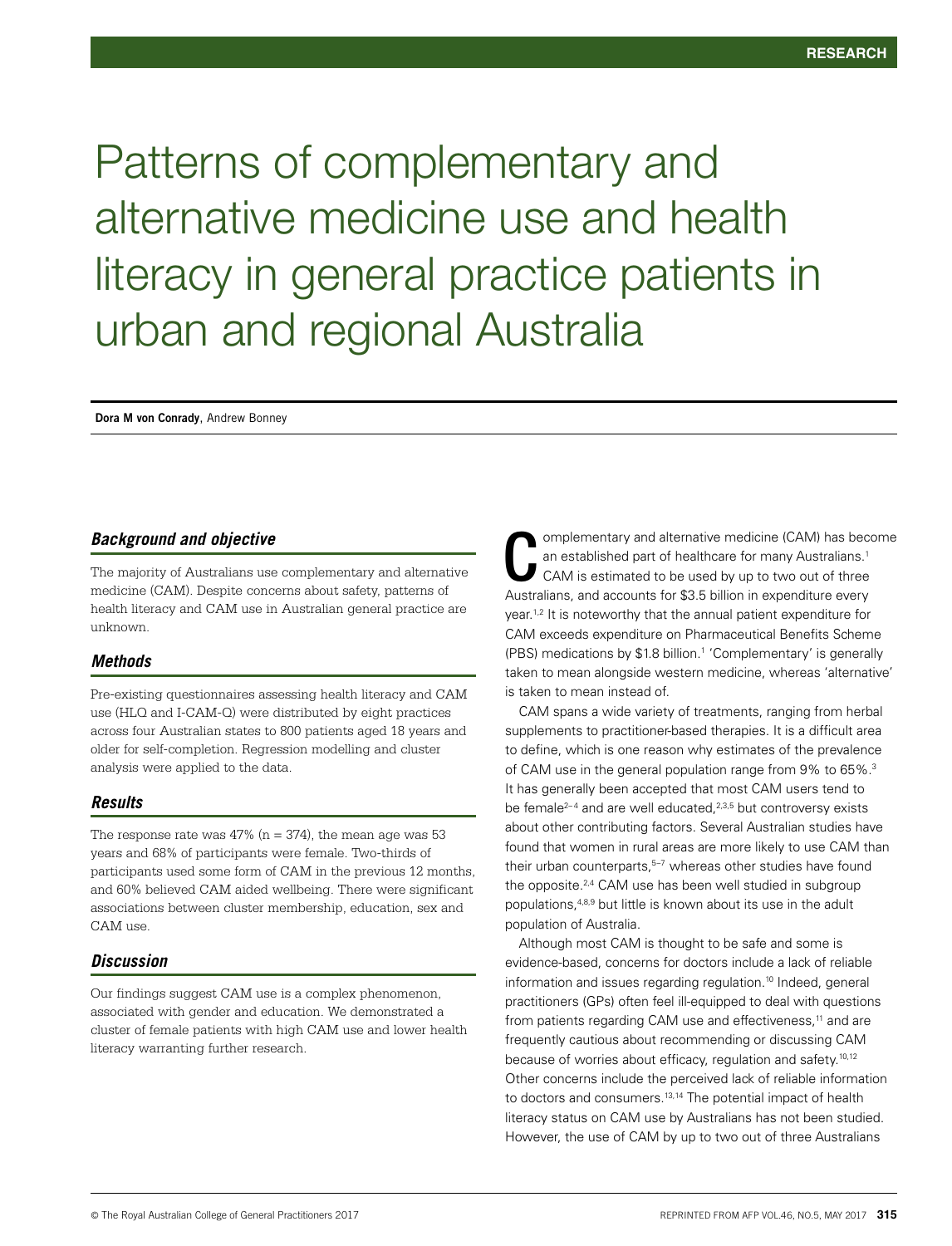strongly suggests an unmet need that stretches beyond the scope of traditional medicine, and understanding patterns of CAM use and health literacy among general practice attendees is important.

Health literacy is a measure of an individual's capacity to seek, understand and use healthcare information within the healthcare setting.15 Low levels of health literacy are associated with poorer health outcomes.<sup>16</sup> However, high levels of health literacy may not necessarily lead to wise decision-making.17 The World Health Organization (WHO) defines health literacy as the cognitive and social skills that determine the motivation and ability of individuals to gain access to, understand and use information in ways that promote and maintain good health.

Australian primary care research suggests health literacy is a better predictor of health status than education, employment, socioeconomic status, race or gender.<sup>31</sup> However, many Australian adults have suboptimal health literacy, <sup>24,25</sup> and this has been shown to be associated with poorer health outcomes, independent of other socioeconomic factors.16 In his review of health literacy, Nutbeam concluded that patients with high literacy levels alone may not be able to apply their knowledge in areas outside of their expertise.17 Therefore, people with high literacy levels may still make unwise health-related decisions.17 However, health literacy, like literacy, can be fostered through education.17 Given the prevalence of CAM use, what we know about a lack of reliable information regarding CAM and the impact of poor health literacy on health outcomes, the aim of this study was to describe patterns of health literacy and CAM use by using cluster analysis in a sample of general practice patients in urban and regional Australia.

# Methods **Materials**

Our questionnaire was developed from two pre-existing questionnaires, the health literacy questionnaire (HLQ)<sup>18,19</sup> and international questionnaire to measure

use of complementary and alternative medicine (I-CAM-Q).<sup>20</sup> The HLQ is a 44item Australian tool designed to measure health literacy.18,19 It was developed using comprehensive cognitive and psychometric testing. The HLQ assesses nine constructs regarding health literacy across the following subscales, each with four to six items:

- Feeling understood and supported by healthcare providers
- Having sufficient information to manage health
- Actively managing health
- Social support for health
- Appraisal of health information
- Ability to actively engage with healthcare providers
- Navigating the healthcare system
- Ability to find good health information
- Understand health information well enough to know what to do.

Each construct is scored by calculating the mean result of the four-point or five-point Likert-type responses of the construct's subscale. The first five scales use a one to four range ('Strongly disagree', 'Disagree', 'Agree' or 'Strongly agree'); scales six to nine use a one to five range ('Cannot do', 'Very difficult', 'Quite difficult', 'Quite easy' or 'Very easy').

The I-CAM-Q, developed by an international consortium, is an English-language questionnaire designed to identify the use of CAM across national and cultural groups.20 It comprises four main areas regarding:

- visits to complementary practitioners
- complementary treatments received from medical doctors
- use of herbal and dietary supplements
- use of self-help.

Each area in the I-CAM-Q is assessed in two ways. First, binary ('Yes' or 'No') data are collected to assess the reasons for CAM use (eg acute illness, long-term health condition, improve wellbeing). Second, for each CAM practice that a respondent had used, how helpful the treatment was thought to be was scored in a Likert-type response item with a one to four range ('Very',

'Somewhat', 'Not at all', 'Do not know'). To these questionnaires, we added four binary-response ('Yes' or 'No') questions regarding beliefs relating to CAM use (eg CAM will treat my illness). We piloted the combined questionnaire in a single practice with 137 respondents and demonstrated the tool had suitable usability.

## **Ethics**

The University of Wollongong's ethics committee granted ethics approval (ethics number: HE15/096).

### **Recruitment**

Recruitment was through convenience sampling, initially through the Illawarra and Southern Practice Research Network (ISPRN), New South Wales, and then through snowballing interstate. The aim was to recruit 10 practices from a variety of Australian Standard Geographical Classification – Remoteness Areas (ASGC-RA) jurisdictions.21 Practices were initially approached by the research team via telephone. Participating practices were supplied with information kits that contained information for staff about the research protocol and information for patients in the forms of a poster and handouts, which could be placed in the waiting room. Each practice was asked to distribute 100 questionnaires, over a three-day period, to patients who routinely attended the practice. Patients had the option of completing the questionnaires in the waiting room and returning these to reception staff, or taking them home and either returning them to reception or posting them to the research team via a reply paid envelope.

## Analysis

For analyses, we collapsed the use of CAM into a dichotomous outcome variable of 'Used CAM' or 'Not used CAM'. Design-adjusted chi square was used to compare groups. Adjusting for the two-stage sampling design, we used univariate generalised linear mixed models (GLMM) to investigate the associations between CAM use and demographic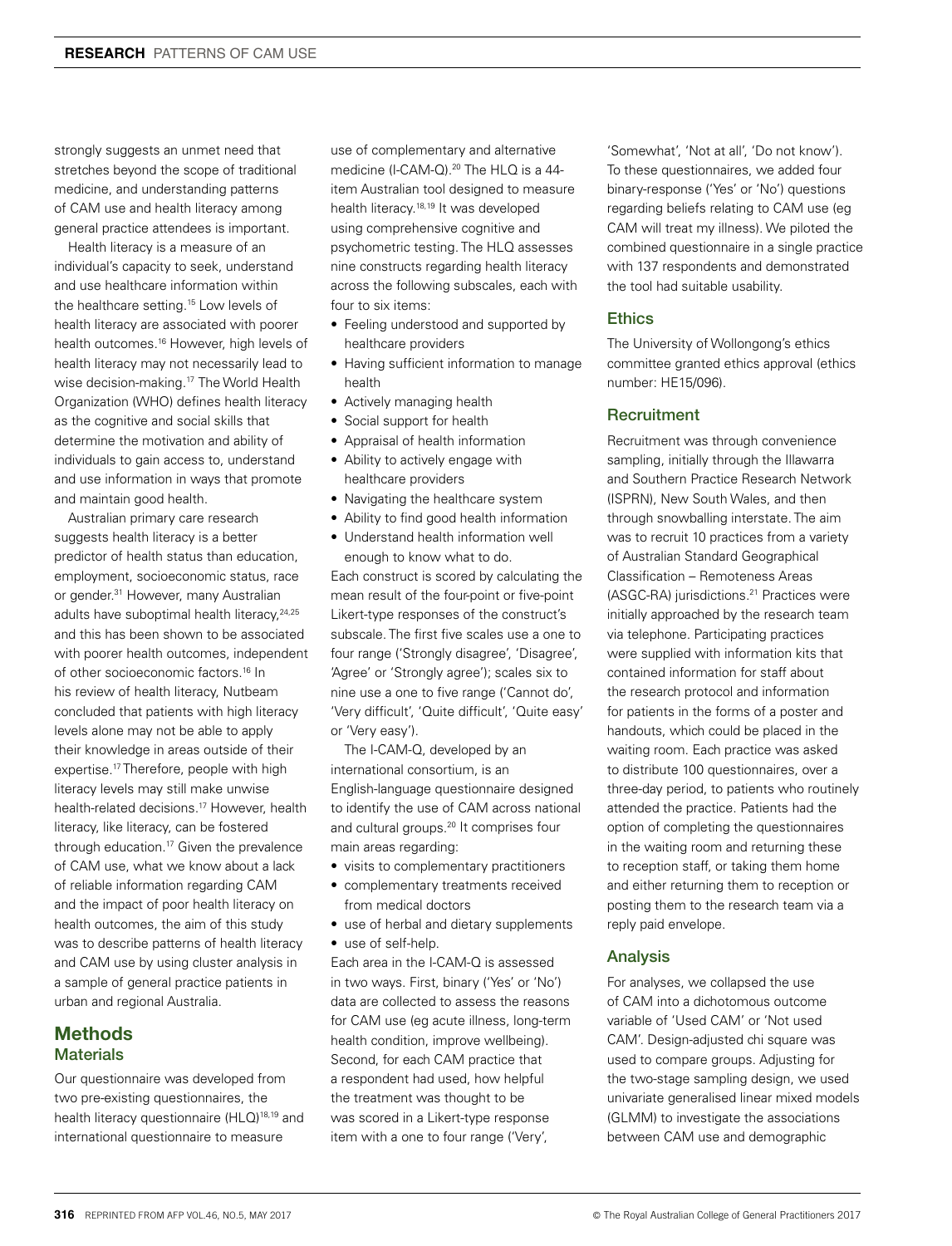variables (eg age, sex, rurality, education). We included independent variables with univariate associations at *P* <0.05 in a final multivariate GLMM. The internal reliability of the HLQ was assessed using Cronbach's alpha. The authors of the HLQ recommend analysing HLQ results with cluster analysis to provide a health literacy profile for sub-populations of health consumers.<sup>19</sup> Cluster analysis is an exploratory statistical method for identifying groups (clusters) of cases or individuals based on similarities in pre-defined variables. We undertook a two-step cluster analysis to characterise groups of respondents within practices on the basis of their demographics (age and sex), whether English was spoken at home, highest level of education, HLQ scale scores, and 'Used CAM' or 'Not used CAM'. Design-adjusted linear mixed modelling (LMM) was used to compare the mean HLQ scale scores for each cluster. IBM SPSS Statistics 22 (IBM Corp, New York, NY, USA) was used for the cluster analysis and R 3.1.1 (R Foundation for Statistical Computing, Vienna, Austria) was used for all other analyses. A *P* value <0.05 was regarded as statistically significant.

# **Results**

Eight general practices, ranging from ASGC-RA 1–3 locations (major city to outer regional) participated. The response rate was 47%, with 374 participants returning surveys. The mean age of participants was 53 years of age, with a range of 18–93 years. Sixty-eight per cent of participants were female and 50% identified as having at least one of eight chronic health conditions. Demographic data are summarised in Table 1.

Two-thirds (66%) of patients used some form of CAM in the previous 12 months, be it a visit to a CAM practitioner, the use of CAM remedies or supplements, or selfhelp techniques. Seventy-five per cent of women used CAM compared with 47% of men (*P* <0.01). Of participants who had a university education, 76% had used CAM. When patients were asked about their

beliefs regarding CAM, 60% agreed that CAM improved wellbeing, 27% agreed that CAM can treat illness and 13% felt that CAM could prevent sickness.

The main reason for the visit to the GP was for management of a long-term illness (51%). Acupuncture treatments were delivered by GPs to 5% of participants.

### Table 1. Practice and participant description

| <b>Practice description</b> |          |                |           |  |
|-----------------------------|----------|----------------|-----------|--|
| State                       | Practice | RA category    | Responses |  |
| New South Wales             | А        |                | 83        |  |
| Queensland                  | B        | 1              | 89        |  |
| Queensland                  | C        | $\mathfrak{p}$ | 6         |  |
| Queensland                  | D        | $\overline{2}$ | 18        |  |
| Queensland                  | E        | $\mathfrak{p}$ | 3         |  |
| Queensland                  | F        | $\mathfrak{p}$ | 40        |  |
| Western Australia           | G        | 3              | 50        |  |
| Tasmania                    | Н        | $\overline{c}$ | 85        |  |
| Total participants          |          |                | 374 (47%) |  |

| Participant demographic data           |               |  |  |  |
|----------------------------------------|---------------|--|--|--|
| Age                                    | Mean 53 years |  |  |  |
|                                        | Range 18-93   |  |  |  |
| Gender                                 |               |  |  |  |
| Female                                 | 257 (68%)     |  |  |  |
| • Male                                 | 119 (32%)     |  |  |  |
| Born in Australia                      | 297 (78.8%)   |  |  |  |
| Aboriginal and Torres Strait Islander  | 7(1.9%)       |  |  |  |
| Live alone                             | 71 (18.8%)    |  |  |  |
| Speaks English at home                 | 372 (98.4%)   |  |  |  |
| Education                              |               |  |  |  |
| Primary school or less                 | $7(1.9\%)$    |  |  |  |
| High school (not completed)            | 49 (13%)      |  |  |  |
| High school (completed)                | 95 (25.2%)    |  |  |  |
| TAFE/Trade                             | 95 (25.2%)    |  |  |  |
| University                             | 128 (34%)     |  |  |  |
| One of eight chronic health conditions |               |  |  |  |
| Arthritis                              | 83 (22%)      |  |  |  |
| Back pain                              | 86 (22.8%)    |  |  |  |
| Heart problems                         | 36 (9.5%)     |  |  |  |
| Asthma                                 | 37 (9.8%)     |  |  |  |
| Cancer                                 | 19 (5.0%)     |  |  |  |
| Depression or anxiety                  | 72 (19.1%)    |  |  |  |
| <b>Diabetes</b>                        | 26 (6.9%)     |  |  |  |
| <b>Stroke</b>                          | $3(0.8\%)$    |  |  |  |
| Total                                  | 187 (49.6%)   |  |  |  |
| No longstanding illness or disability  | 225 (59.7%)   |  |  |  |
| Private health insurance: Yes          | 235 (62.3%)   |  |  |  |
| Healthcare card: Yes                   | 162 (43%)     |  |  |  |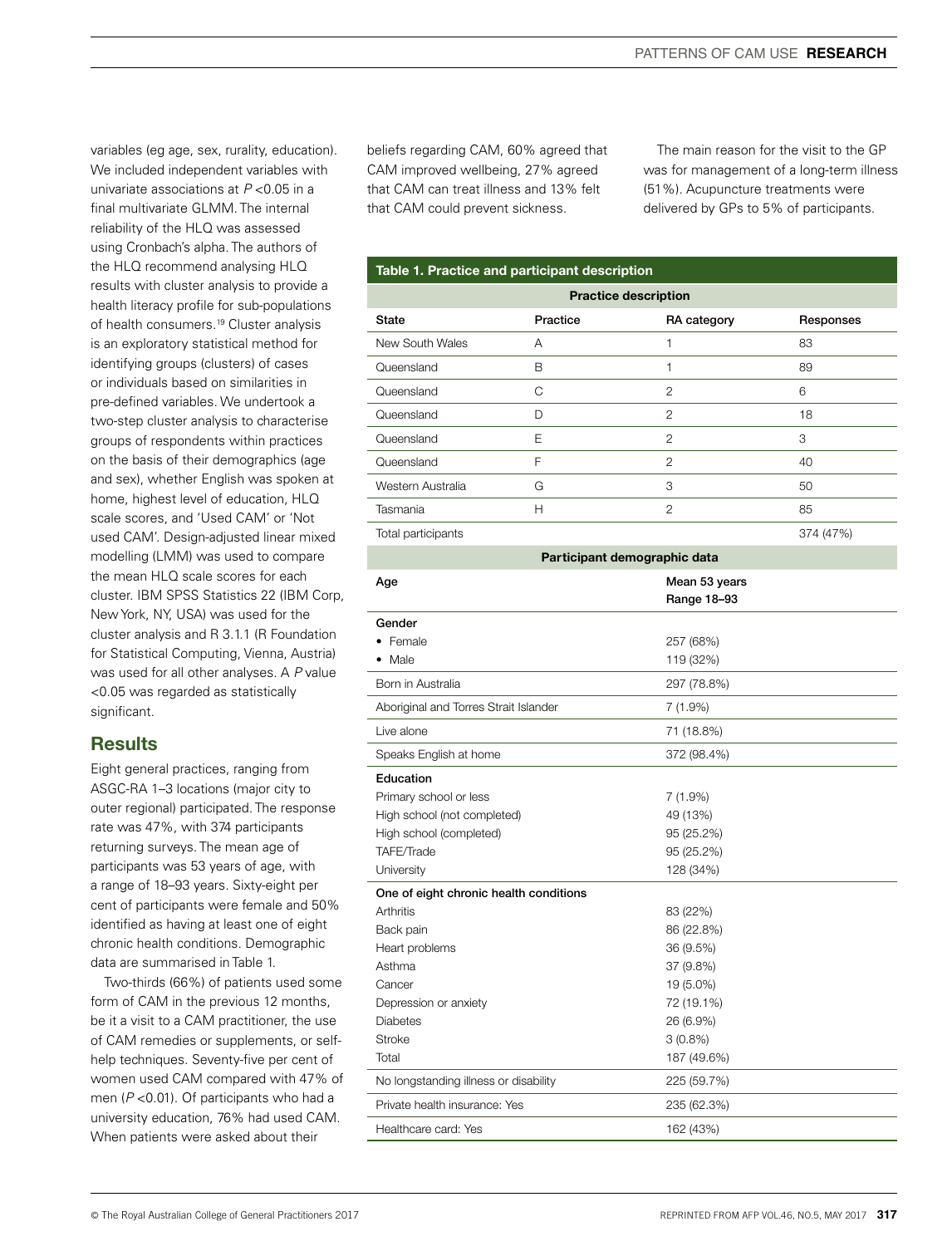No homeopathy was provided by GPs in our study. The main reason for visiting a CAM practitioner was also for a longterm illness (52%). CAM medicines and self-help practices were mostly used to improve wellbeing (50% and 62% respectively), but if all forms of CAM were combined, the overall main reason for use was to improve wellbeing (52%). While 81% of patients found seeing their GP to be very helpful, this proportion dropped to 71% for CAM practitioner visits, and to 60% and 56% for self-help practices and CAM medicines respectively (Appendix 1; available online only).

Sex and education were associated with CAM use at *P* <0.05 in univariate analyses. In the fully adjusted GLMM, female sex (*P* <0.001) and university education (compared with completed high school education; *P* <0.001) were independently associated with increased CAM use (Table 2).

The HLQ demonstrated good internal reliability, with Cronbach's alpha  $= 0.95$ for the tool overall. The HLQ subscales demonstrated alpha values between 0.80 and 0.89, except for subscale 3 (alpha = 0.64). After excluding cases with missing data, cluster analysis identified three clusters of respondents on the basis of their demographics, CAM use and health literacy:

- Cluster 1 ( $n = 93$ ; 29%; mean age: 54 years) – 75% female ( $n = 70$ ); approximately two-thirds had used CAM  $(n = 63; 68\%)$  and 38.7%  $(n = 36)$  had attended university
- Cluster 2 (n = 115;  $36\%$ ; mean age: 48 years) – 100% (n = 115) female; 100% used CAM and 40% had attended university
- Cluster  $3$  (n = 113;  $35\%$ ; mean age: 52 years) – 33.6% female ( $n = 38$ ); 36% used CAM and 33% (n = 37) had completed TAFE/trade qualifications as their highest level of education.

Design-adjusted chi square showed a significant overall difference in CAM use between clusters (*P* <0.001). LMM demonstrated that respondents in Cluster 1 had significantly higher mean scores for all HLQ subscales compared with respondents in Clusters 2 and 3 (*P* < 0.001; Table 3).

## **Discussion**

Our findings show CAM use in Australian general practice patients to be at comparable levels to prior studies in this field, with two-thirds of participants using CAM. Our data are in concordance

with previously published studies that reported CAM use being more common in women<sup>2,3,10</sup> and those who are well-educated.2,3,11 We did not find a difference in CAM use between urban and regional locations, and no evidence of an association with age.

However, we extended the results of previous research by using HLQ scores in combination with demographic factors in a cluster analysis. Membership of these clusters was significantly associated with health literacy levels in a complex pattern of CAM use, education and gender groupings. To our knowledge, there has been no previous Australian study that has examined patterns of CAM use and health literacy levels. A US study found that adequate health literacy was associated with increased CAM use among Caucasians, but not African Americans.22 As an extension of these findings, we propose that complex social or health belief factors are at play in behaviours regarding CAM use in combination with health literacy in Australia. On the basis of this study's cluster analysis, the group with the highest CAM remedy or supplement use (100%) had significantly lower health literacy scores than our reference group (68% CAM use), as did

| Table 2. CAM use: Univariate and adjusted regression results                                                  |                   |                            |                     |                   |                            |                     |
|---------------------------------------------------------------------------------------------------------------|-------------------|----------------------------|---------------------|-------------------|----------------------------|---------------------|
|                                                                                                               |                   | Univariate regression      |                     |                   | <b>Adjusted regression</b> |                     |
| Independent variable                                                                                          | <b>Odds ratio</b> | 95% confidence<br>interval | <b>Significance</b> | <b>Odds ratio</b> | 95% confidence<br>interval | <b>Significance</b> |
| Age                                                                                                           | 0.99              | 0.97, 1.0                  | 0.07                | -                 |                            | -                   |
| $Sex^*$                                                                                                       | 3.31              | 2.09, 5.28                 | < 0.001             | 3.47              | 2.18, 5.74                 | < 0.001             |
| Rural <sup>+</sup>                                                                                            | 1.11              | 0.60, 2.17                 | 0.69                | -                 | $\overline{\phantom{0}}$   | —                   |
| Highest education:                                                                                            |                   |                            |                     |                   |                            |                     |
| • $(TAFE/trade)$ <sup>#</sup>                                                                                 | 0.63              | 0.35, 1.14                 | 0.12                | 0.70              | 0.38, 1.30                 | 0.26                |
| • Highest education<br>(High school completed) <sup>#</sup>                                                   | 0.40              | 0.22, 0.71                 | < 0.01              | 0.38              | 0.20, 0.70                 | < 0.01              |
| • Highest education (High<br>school not completed) <sup>#</sup>                                               | 0.55              | 0.27, 1.15                 | 0.11                | 0.70              | 0.33, 1.52                 | 0.37                |
| • Highest education<br>(Primary School or less) <sup>#</sup>                                                  | 0.24              | 0.04, 1.17                 | 0.07                | 0.32              | 0.05, 1.72                 | 0.19                |
| *Reference category male<br>†Reference category non-rural (RA1)<br><sup>‡</sup> Reference category university |                   |                            |                     |                   |                            |                     |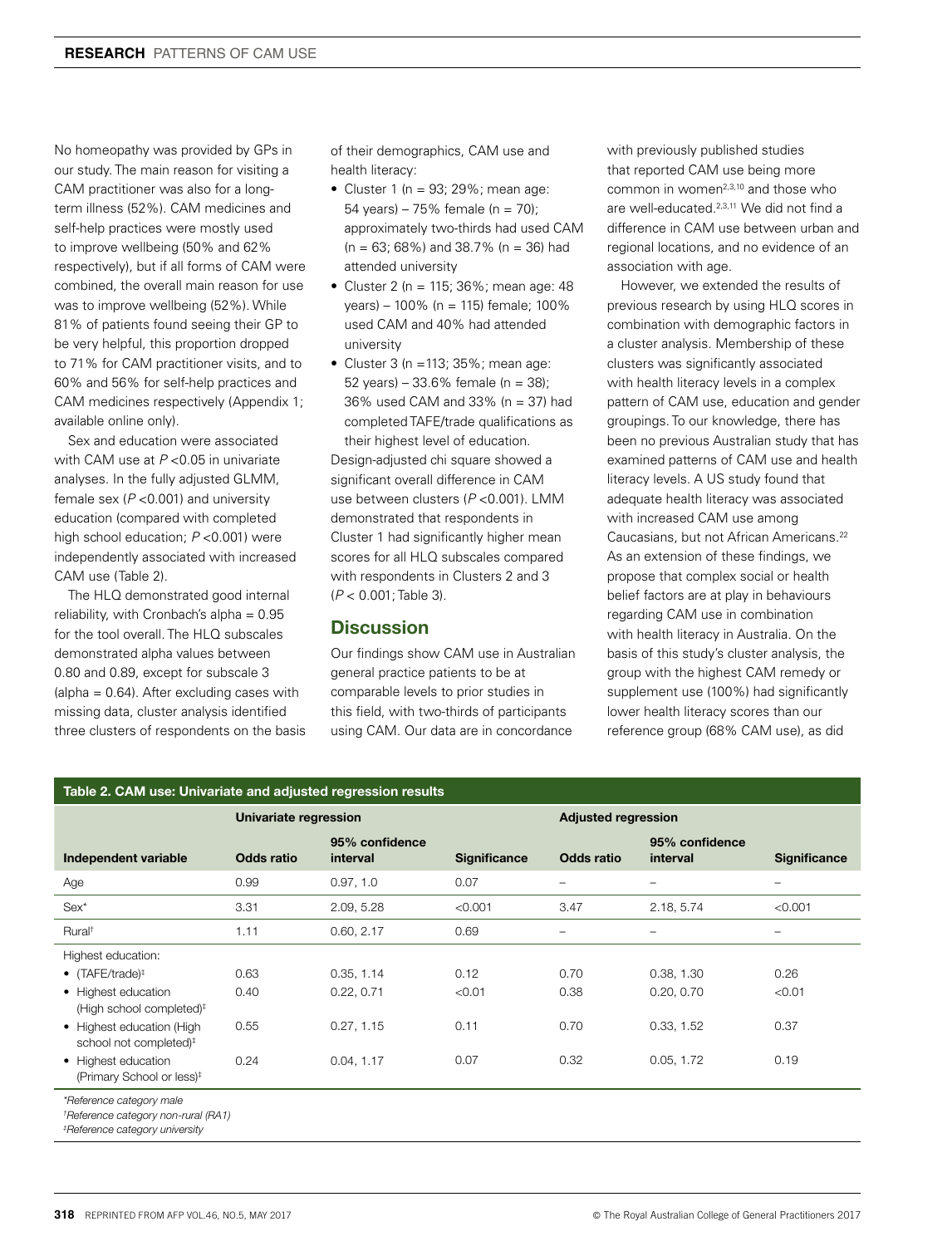the group with the lowest CAM remedy or supplement use (36%). The difference in CAM use between the clusters was significant. Whether social, ideological or as yet to be defined, the reasons underlying these differences warrant further investigation.

This study has limitations. Our sample was recruited by convenience sampling from the population of general practice attendees, and these findings may not be representative of the general population.

Of the 374 patients who responded, 68% were female, which may have biased the results. The questionnaire-based methodology presumed that all participants had a reasonable level of literacy. Recent reports into Australian literacy and numeracy have found that just under half of all Australians may not have basic levels of literacy.18 Therefore, we may have missed a very important group of the population. CAM is difficult to define, and participants may have been unsure

as to whether they were using CAM. The I-CAM-Q, to our knowledge, has not been validated in the Australian population and, while the wording was edited slightly to complement Australian terminology, this may not have negated issues following translation into the Australian context.

## Implications for general practice

Our study highlights that CAM use is prevalent among Australian health service users and needs to be considered in

### Table 3. Cluster description

|                                                                                                                                          |                                                                    | <b>Cluster</b>                                             |                                                                    |
|------------------------------------------------------------------------------------------------------------------------------------------|--------------------------------------------------------------------|------------------------------------------------------------|--------------------------------------------------------------------|
| <b>Variable</b><br>(In order of importance in predicting cluster membership)                                                             | One<br>$n = 93(29%)$                                               | <b>Two</b><br>$n = 115(35.8%)$                             | <b>Three</b><br>$n = 113(35.2%)$                                   |
| Navigating the healthcare system<br>Mean HLQ item score                                                                                  | 4.69                                                               | $3.96*$                                                    | $3.92*$                                                            |
| Ability to find good health information<br>Mean HLQ item score                                                                           | 4.74                                                               | $4.06*$                                                    | $3.93*$                                                            |
| Active engagement with healthcare providers<br>Mean HLQ item score                                                                       | 4.76                                                               | $4.07*$                                                    | $3.98*$                                                            |
| Reading and understanding health information<br>Mean HLQ item score                                                                      | 4.82                                                               | $4.14*$                                                    | $4.11*$                                                            |
| Having sufficient information<br>Mean HLQ item score                                                                                     | 3.52                                                               | $2.97*$                                                    | $2.90*$                                                            |
| Sex (female)                                                                                                                             | 70 (75.3%)                                                         | 115 (100%)                                                 | 38 (33.6%)                                                         |
| Social support<br>Mean HLQ item score                                                                                                    | 3.54                                                               | $2.91*$                                                    | $2.92*$                                                            |
| Actively managing health<br>Mean HLQ item score                                                                                          | 3.44                                                               | $2.95^+$                                                   | $2.81*$                                                            |
| CAM use (Yes)                                                                                                                            | 63 (67.7%)                                                         | 115 (100%)*                                                | 41 (36.3%)*                                                        |
| Healthcare provider support<br>Mean HLQ item score                                                                                       | 3.61                                                               | $3.03*$                                                    | $2.99*$                                                            |
| Critical appraisal<br>Mean HLQ item score                                                                                                | 3.31                                                               | $2.85*$                                                    | $2.69*$                                                            |
| Mean age (years)                                                                                                                         | 53.7                                                               | 47.7                                                       | 51.5                                                               |
| Do you speak English at home (Yes)                                                                                                       | 91 (97.8%)                                                         | 113 (98.3%)                                                | 110 (97.3%)                                                        |
| Highest level of education:<br>• University<br>TAFE/trade<br>• High school completed<br>• High school not completed<br>• Primary or less | 36 (38.7%)<br>21 (22.6%)<br>24 (25.8%)<br>11 (11.8%)<br>$1(1.1\%)$ | 46 (40%)<br>28 (24.3%)<br>30 (26.1%)<br>9(7.8%)<br>2(1.8%) | 33 (29.2%)<br>37 (32.7%)<br>27 (23.9%)<br>15 (13.3%)<br>$1(0.9\%)$ |
| HLQ, health literacy questionnaire<br>P < 0.001                                                                                          |                                                                    |                                                            |                                                                    |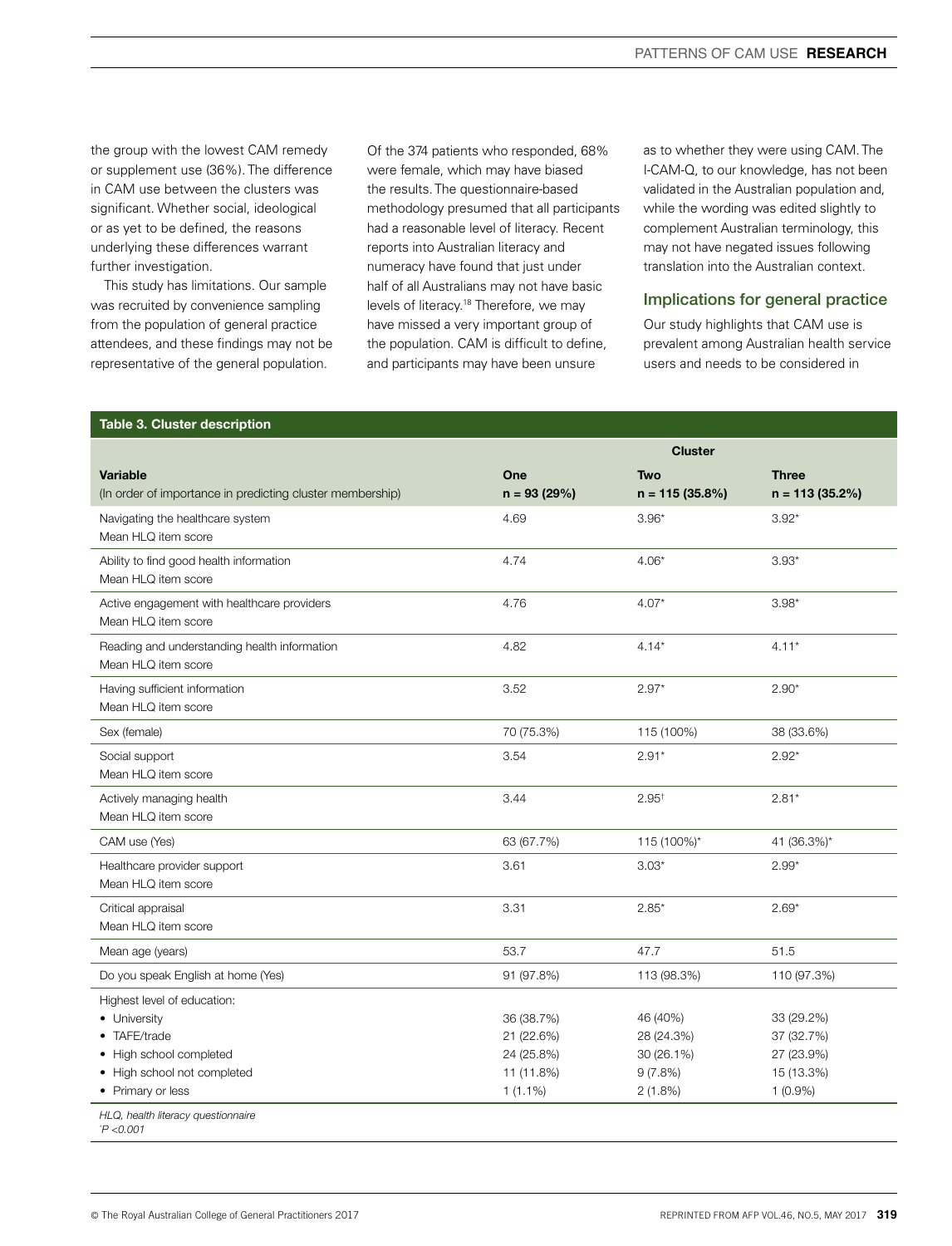medical consultations. The results of our data show that patterns of CAM use and health literacy are complex. Therefore, GPs should not assume that a person who understands and uses health information well is not using CAM. Conversely, our results also demonstrated that highly educated CAM users may have relatively low health literacy, raising concerns about the appropriate use of CAM. A thorough history, patient education and focusing on ensuring that patients understand their health remain cornerstones of medical consultations, and may result in more judicious use of CAM, and shared understanding between patients and GPs. We recommend that further research using qualitative methods be undertaken to help understand the commonalities in the clusters we have identified, their underlying health beliefs and their associations with CAM use.

#### Authors

Dora M von Conrady, MB BCh BAO, MRCSI, DRANZCOG, FRACGP, General Practitioner, Huon Valley Health Centre, Huonville, Tasmania; former academic general practice registrar with General Practice Education and Training (GPET) and the University of Wollongong

Andrew Bonney, MBBS (Hons), MFM (Clin), PhD, DRANZCOG, FRACGP, Roberta Williams Chair of General Practice, School of Medicine, Faculty of Science, Medicine and Health, Shoalhaven Campus, University of Wollongong NSW

Conflict of interest and funding: None. Funding was supported by a \$10,000 research grant from Grand Pacific Health.

Provenance and peer review: Not commissioned, externally peer reviewed

#### Acknowledgements

The authors would like to acknowledge the contributions of: Mrs Alyssa Horgan, research assistant to Andrew Bonney; Professor Bastian Seidel, who assisted with the initial concept and questionnaire design; Mr Jason Nunes, University of Wollongong, who assisted with the statistical analysis; Dr Hamish Meldrum, who assisted in recruitment of practices in Queensland and New South Wales; Associate Professor Judy Mullin, University of Wollongong, who provided advice on the study design and report writing; and Mr Luke Dalla, Mr Jon Tubby, Mrs Vivien Mullan, Mr Sean Mullan, University of Wollongong, who performed data entry.

#### References

1. Complementary Medicines Australia. In good health: Complementary medicines industry survey. Mawson, ACT: CMA, 2014. Available at www.cmaustralia.org.au/resources/Documents/

Reports/CMA%20Industry%20Audit%202014. pdf [Accessed 28 March 2017].

- 2. Xue CCL, Zhang AL, Lin V, Costa C, Story DF. Complementary and alternative medicine use in Australia: A national population-based survey. J Altern Complement Med. 2007;13(6):643–50.
- 3. Ernst E. Prevalence of use of complementary/ alternative medicine: A systematic review. Bull World Health Organ 2000;78(2):252–57.
- 4. Armstrong AR, Thiébaut SP, Brown LJ, Nepal B. Australian adults use complementary and alternative medicine in the treatment of chronic illness: A national study. Aust N Z J Public Health 2011;35(4):384–90.
- 5. MacLennan AH, Wilson DH, Taylor AW. Prevalence and cost of alternative medicine in Australia. Lancet 1996;347(9001):569–73.
- 6. Adams J, Sibbritt DW, Easthope G, Young AF. The profile of women who consult alternative health practitioners in Australia. Med J Aust 2003;179(6):297–300.
- 7. Adams J, Sibbritt D, Broom A, et al. Complementary and alternative medicine consultations in urban and nonurban areas: A national survey of 1427 Australian women. J Manipul and Physiol Thera 2013;36(1):12–19.
- 8. Yen L, Jowsey T, McRae IS. Consultations with complementary and alternative medicine practitioners by older Australians: Results from a national survey. BMC Complement Altern Med 2013;13:73.
- Murthy V, Sibbritt D, Adams J, Broom A, Kirby E, Refshauge KM. Self-prescribed complementary and alternative medicine use for back pain amongst a range of care options: Results from a nationally representative sample of 1310 women aged 60–65 years. Complement Ther Med 2014;22(1):133–40.
- 10. Jarvis A, Perry R, Smith D, Terry R, Peters S. General practitioners' beliefs about the clinical utility of complementary and alternative medicine. Prim Health Care Res Dev 2015;16(3):246–53.
- 11. Janamian T, O'Rourke P, Myers SP, Eastwood H. Information resource needs and preference of Queensland general practitioners on complementary medicines: Result of a needs assessment. Evid Based Complement Alternat Med 2011;2011:810908.
- 12. Perry R, Dowrick C, Ernst E. Complementary medicine and general practice in an urban setting: A decade on. Prim Health Care Res Dev 2014;15(3):262–67.
- 13. Upsdell M, Jaye C. Engaging with complementary and alternative medicine in general practice. J Prim Health Care 2011;3(1):29–34.
- 14. Janamian T, Myers SP, O'Rourke P, Eastwood H. Responding to GPs' information resource needs: Implementation and evaluation of a complementary medicines information resource in Queensland general practice. BMC Complement Altern Med 2011;11:77.
- 15. Services. UDoHaH. Healthy people 2010: Understanding and improving health. Washington, DC: US Government Printing Office, 2000.
- 16. Dewalt DA, Berkman ND, Sheridan S, Lohr KN, Pignone MP. Literacy and health outcomes: A systematic review of the literature. J Gen Intern Med 2004;19(12):1228–39.
- 17. Nutbeam D. Defining and measuring health literacy: What can we learn from literacy studies? Int J Public Health 2009;54(5):303–05.
- 18. Osborne RH, Batterham RW, Elsworth GR, Hawkins M, Buchbinder R. The grounded psychometric development and initial validation of the Health Literacy Questionnaire (HLQ). BMC Public Health 2013;13:658.
- 19. Dodson S, Beauchamp A, Batterham RW, Osborne RH. Information sheet 10: About the Health Literacy Questionnaire (HLQ). In Ophelia Toolkit: A step-by-step guide for identifying and responding to health literacy needs within local communities. 2014. Available at www.ophelia. net.au [Accessed 28 February 2017].
- 20. Quandt SA, Verhoef MJ, Arcury TA, et al. Development of an international questionnaire to measure use of complementary and alternative medicine (I-CAM-Q). J Altern Complement Med 2009;15(4):331–39.
- 21. Department of Health. Australian Standard Geographical Classification – Remoteness Area. Canberra: DoctorConnect, 2006. Available at www.doctorconnect.gov.au/internet/otd/ publishing.nsf/content/ra-intro [Accessed 1 Mar 2017].
- 22. Bains SS, Egede LE. Association of health literacy with complementary and alternative medicine use: A cross-sectional study in adult primary care patients. BMC Complement Altern Med 2011:11:138

correspondence afp@racgp.org.au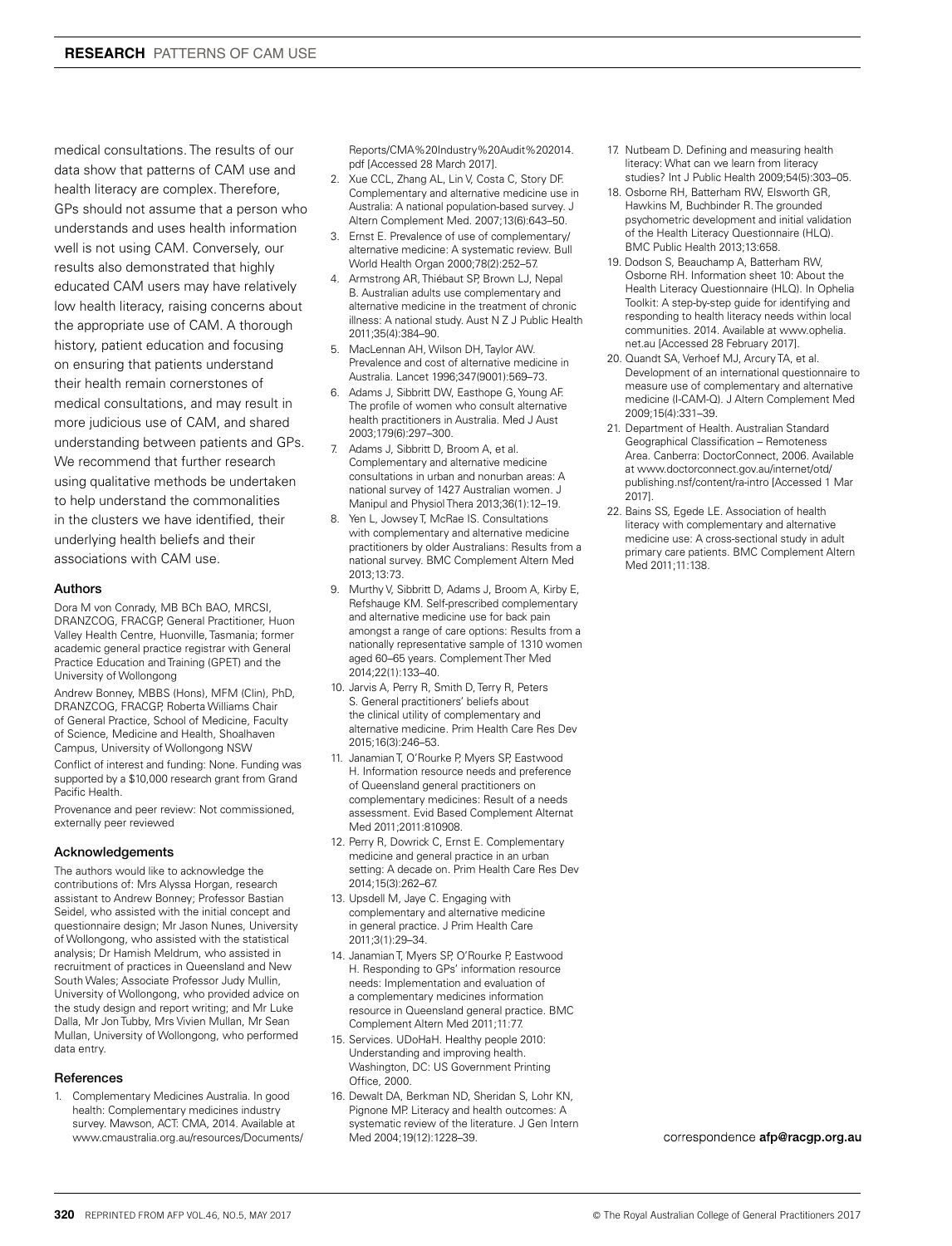## Appendix 1. CAM usage and beliefs (I-CAM-Q)

## Providers seen by patients in the past 12 months

|                  | Yes, $n$ $(\%)$ | No, n (%)  |  |
|------------------|-----------------|------------|--|
| Physician        | 356 (96.0)      | 15(4.0)    |  |
| Chiropractor     | 48 (17.9)       | 220(82.1)  |  |
| Homeopath        | 2(0.8)          | 245 (99.2) |  |
| Acupuncturist    | 27 (10.6)       | 228 (89.4) |  |
| Herbalist        | 3(1.2)          | 243 (98.8) |  |
| Spiritual healer | 4(1.6)          | 242 (98.4) |  |

## Main reason patient last saw the provider

|                   | For an acute illness<br>or condition $n$ (%) | For a long-term health<br>condition $n$ $(\%)$ | To improve<br>wellbeing n (%) |
|-------------------|----------------------------------------------|------------------------------------------------|-------------------------------|
| Physician         | 112 (37.8)                                   | 150 (50.7)                                     | 34 (11.5)                     |
| Chiropractor      | 7(16.7)                                      | 23(54.8)                                       | 12(28.6)                      |
| Homeopath         | O(0)                                         | O(0)                                           | 2(100)                        |
| Acupuncturist     | 3(13.6)                                      | 13(59.1)                                       | 6(27.3)                       |
| Herbalist         | O(0)                                         | 2(50.0)                                        | 2(50.0)                       |
| Spiritual healer  | 1(33.3)                                      | 1(33.3)                                        | 1(33.4)                       |
| CAM practitioners | 11 (29)                                      | 34 (52)                                        | 20(30.8)                      |

## Helpfulness to the patient to see the provider (if yes to previous question)

|                   | Very $n$ (%) | Somewhat n (%) | Not at all $n$ $(\%)$ | Do not know n (%) |
|-------------------|--------------|----------------|-----------------------|-------------------|
| Physician         | 261 (81.3)   | 54 (16.8)      | 3(0.9)                | 3(0.9)            |
| Chiropractor      | 30(71.4)     | 12(28.6)       | O(0)                  | O(0)              |
| Homeopath         | 1(50.0)      | 1(50.0)        | O(0)                  | O(0)              |
| Acupuncturist     | 16 (64.0)    | 9(36.0)        | O(0)                  | O(0)              |
| Herbalist         | 4(100.0)     | O(0)           | O(0)                  | O(0)              |
| Spiritual healer  | 2(100.0)     | O(0)           | O(0)                  | O(0)              |
| CAM practitioners | 53 (70.7)    | 22(29.3)       | O(0)                  | O(0)              |

## Complementary treatments received by patients from physicians in the past 12 months

|                   | Yes $n$ $%$ | No n $(\%)$ |  |
|-------------------|-------------|-------------|--|
| Manipulation      | 18(6.1)     | 277 (93.9)  |  |
| Homeopathy        | 0(0)        | 282 (100)   |  |
| Acupuncture       | 16(5.4)     | 278 (94.6)  |  |
| <b>Herbs</b>      | 5(1.8)      | 280 (98.2)  |  |
| Spiritual healing | 2(0.7)      | 283 (99.3)  |  |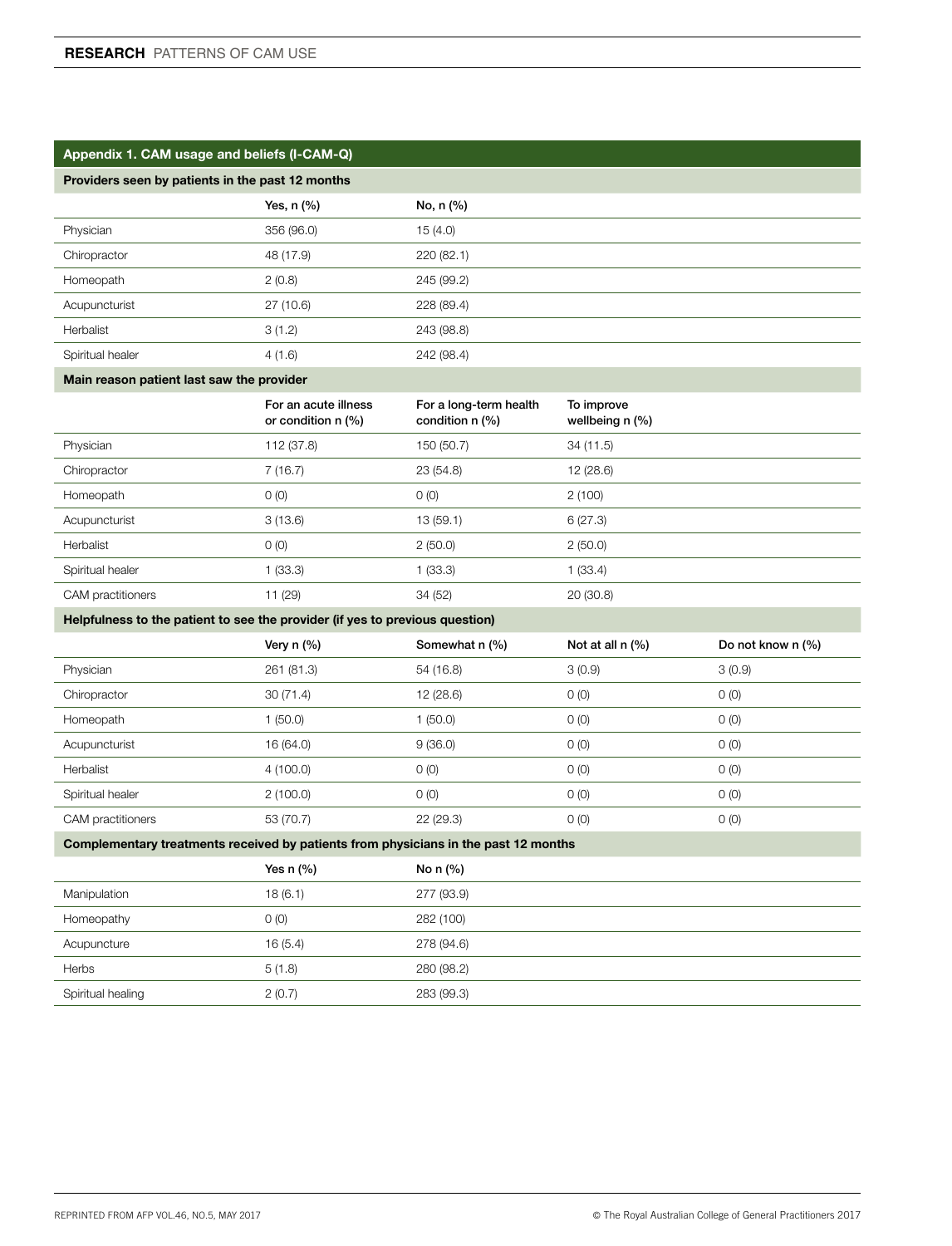| Appendix 1. CAM usage and beliefs (I-CAM-Q) |  |
|---------------------------------------------|--|
|---------------------------------------------|--|

|                   | For an acute illness<br>or condition $n$ $(\%)$ | For a long-term health<br>condition $n$ $(\%)$ | To improve<br>wellbeing n (%) |
|-------------------|-------------------------------------------------|------------------------------------------------|-------------------------------|
| Manipulation      | 2(12.5)                                         | 11 (68.8)                                      | 3(18.5)                       |
| Homeopathy        | 0(0)                                            | 0(0)                                           | O(0)                          |
| Acupuncture       | 7(50.0)                                         | 6(42.9)                                        | 1(6.1)                        |
| <b>Herbs</b>      | 0(0)                                            | 5(100)                                         | O(0)                          |
| Spiritual healing | 0(0)                                            | 0(0)                                           | 1 (100)                       |

## Helpfulness to the patient to receive this treatment from the physician (if yes in previous two questions)

|                   | Very $n$ (%) | Somewhat n (%) | Not at all $n$ $(\%)$ | Do not know n (%) |
|-------------------|--------------|----------------|-----------------------|-------------------|
| Manipulation      | 11 (68.8)    | 5(31.2)        | 0(0)                  | $O$ (O)           |
| Homeopathy        | 0 (0)        | (0)            | O(0)                  | O(0)              |
| Acupuncture       | 12 (85.7)    | 2(14.3)        | 0(0)                  | $O$ (O)           |
| Herbs             | 4 (100.0)    | O(0)           | O(0)                  | O(0)              |
| Spiritual healing | 1 (100)      | 0(0)           | 0(0)                  | 0(0)              |

## Complimentary treatments used by patients, including tablets, capsules and liquids

|                          | Yes $n$ $\left(\% \right)$ | No $n$ $%$ |
|--------------------------|----------------------------|------------|
| Herbs or herbal medicine | 51 (18.5)                  | 224 (81.5) |
| Vitamins or minerals     | 170 (54.7)                 | 141 (45.3) |
| Homeopathic              | 17 (7.0)                   | 226 (93.0) |
| Other supplements        | 41 (17.1)                  | 199 (82.9) |

### Main reason patient used complimentary treatment (if yes to previous question)

|                          | For an acute illness<br>or condition $n$ $(\%)$ | For a long-term health<br>condition $n$ (%) | To improve<br>wellbeing $n$ $\left(\frac{9}{6}\right)$ |
|--------------------------|-------------------------------------------------|---------------------------------------------|--------------------------------------------------------|
| Herbs or herbal medicine | 7(15.2)                                         | 21(45.7)                                    | 18 (39.1)                                              |
| Vitamins or minerals     | 11 (7.3)                                        | 56 (37.1)                                   | 84 (55.6)                                              |
| Homeopathic              | 2(15.4)                                         | 6(46.2)                                     | 5(38.4)                                                |
| Other supplements        | 3(7.1)                                          | 20(47.7)                                    | 19 (45.2)                                              |
| All CAM medicines        | 23(9.2)                                         | 103 (41.2)                                  | 124 (49.6)                                             |
|                          |                                                 |                                             |                                                        |

## Helpfulness of the complimentary treatment to the patient (if yes in previous two questions)

|                          | Very $n$ (%) | Somewhat n (%) | Not at all $n$ $(\%)$ | Do not know n (%) |
|--------------------------|--------------|----------------|-----------------------|-------------------|
| Herbs or herbal medicine | 23 (47.0)    | 22 (45.0)      | 1(2.0)                | 3(6.0)            |
| Vitamins or minerals     | 81 (55.1)    | 42 (28.6)      | 4(2.7)                | 20(13.6)          |
| Homeopathic              | 8(61.5)      | 3(23.1)        | O(0)                  | 2(15.4)           |
| Other supplements        | 24 (64.9)    | 9(24.3)        | O(0)                  | 4(10.8)           |
| All CAM medicines        | 136 (55.5)   | 76 (30.6)      | 5(2)                  | 29 (11.8)         |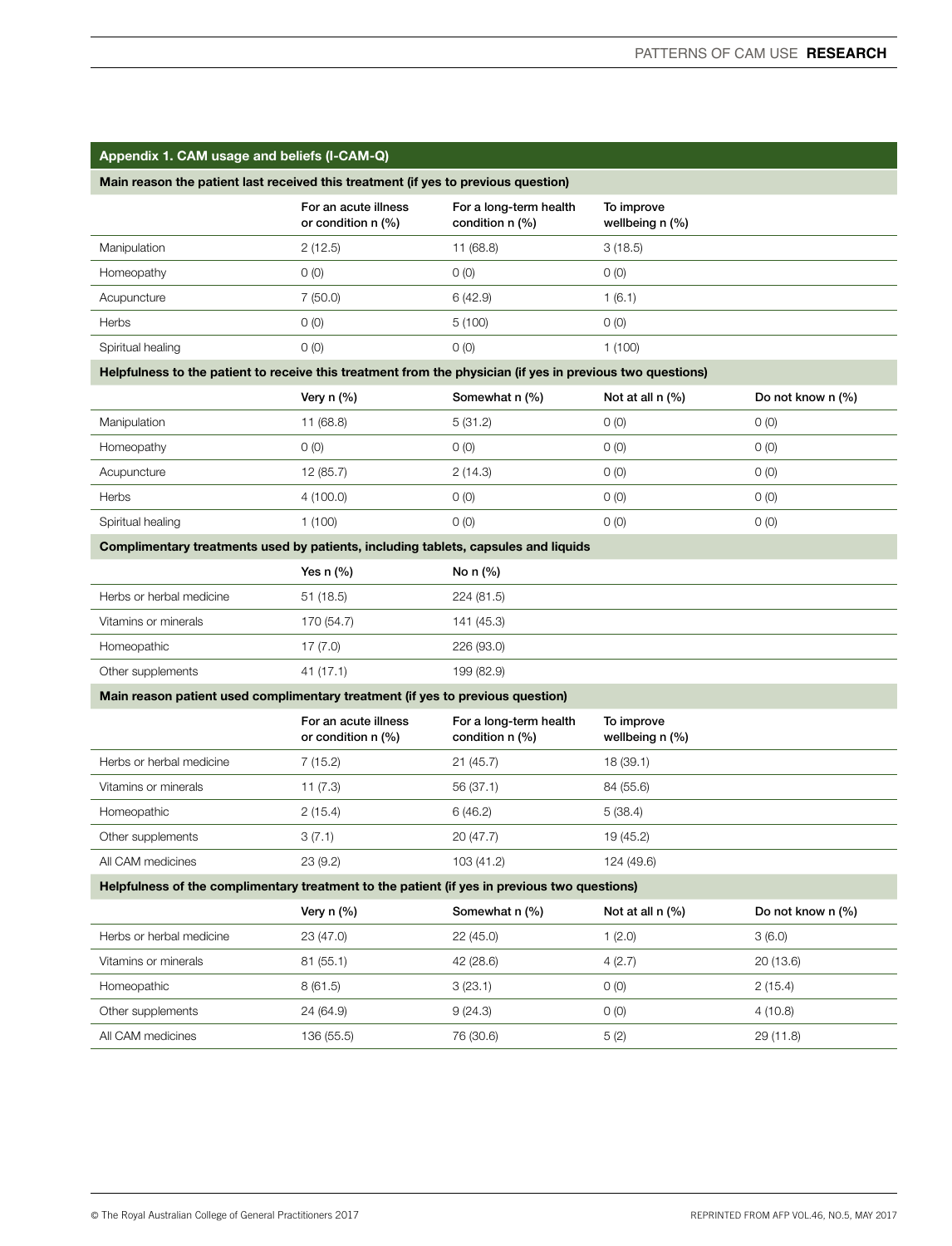| Self-help practices used by patients in past 12 months                                           |                                            |                                           |                               |                  |
|--------------------------------------------------------------------------------------------------|--------------------------------------------|-------------------------------------------|-------------------------------|------------------|
|                                                                                                  | Yes $n$ (%)                                | No n (%)                                  |                               |                  |
| Meditation                                                                                       | 61(21.0)                                   | 230 (79.0)                                |                               |                  |
| Yoga                                                                                             | 53 (18.5)                                  | 234 (81.5)                                |                               |                  |
| Qigong                                                                                           | 3(1.1)                                     | 259 (98.9)                                |                               |                  |
| Tai Chi                                                                                          | 12 (4.5)                                   | 255 (95.5)                                |                               |                  |
| Relaxation techniques                                                                            | 56 (19.9)                                  | 226 (80.1)                                |                               |                  |
| Visualisation                                                                                    | 20(7.6)                                    | 242 (92.4)                                |                               |                  |
| Attended traditional healing<br>ceremony                                                         | 3(1.2)                                     | 255 (98.8)                                |                               |                  |
| Praying for own health                                                                           | 29 (10.9)                                  | 238 (89.1)                                |                               |                  |
| Main reason patient used this self-help practice (if yes in previous question)                   |                                            |                                           |                               |                  |
|                                                                                                  | For an acute illness<br>or condition n (%) | For a long-term health<br>condition n (%) | To improve<br>wellbeing n (%) |                  |
| Meditation                                                                                       | 5(10.0)                                    | 16 (32.0)                                 | 29 (58.0)                     |                  |
| Yoga                                                                                             | 4(8.5)                                     | 8(17.0)                                   | 35(74.5)                      |                  |
| Qigong                                                                                           | 0(0)                                       | 2(66.7)                                   | 1(33.3)                       |                  |
| Tai Chi                                                                                          | 0(0)                                       | 1(11.1)                                   | 8(88.9)                       |                  |
| Relaxation techniques                                                                            | 2(4.6)                                     | 15 (34.9)                                 | 26 (60.5)                     |                  |
| Visualisation                                                                                    | 1(6.7)                                     | 5(33.3)                                   | 9(60.0)                       |                  |
| Attended traditional healing<br>ceremony                                                         | O(0)                                       | O(0)                                      | 2(100)                        |                  |
| Praying for own health                                                                           | 4(18.2)                                    | 9(40.9)                                   | 9(40.9)                       |                  |
| All self-help practices                                                                          | 16(8.4)                                    | 56 (29.5)                                 | 118(62.1)                     |                  |
| Helpfulness of the self-help practice to the patient (if answered yes in previous two questions) |                                            |                                           |                               |                  |
|                                                                                                  | Very $n$ (%)                               | Somewhat n (%)                            | Not at all n (%)              | Don't know n (%) |
| Meditation                                                                                       | 34 (70.8)                                  | 14 (29.1)                                 | 2(4.1)                        | 0(0)             |
| Yoga                                                                                             | 28 (63.6)                                  | 15 (34.1)                                 | 1(2.3)                        | O(0)             |
| Qigong                                                                                           | 3(60.0)                                    | 2(40.0)                                   | O(0)                          | O(0)             |
| Tai Chi                                                                                          | 7(63.6)                                    | 4(36.4)                                   | 0(0)                          | 0(0)             |
| Relaxation techniques                                                                            | 24 (50.0)                                  | 22 (45.8)                                 | 1(2.1)                        | 1(2.1)           |
| Visualisation                                                                                    | 9(47.4)                                    | 10(52.6)                                  | 0(0)                          | 0(0)             |
| Attended traditional healing<br>ceremony                                                         | 2(40.0)                                    | 3(60.0)                                   | 0(0)                          | O(0)             |
| Praying for own health                                                                           | 16 (66.7)                                  | 7(29.2)                                   | 1(4.1)                        | 0(0)             |
| All self-help practices                                                                          | 123 (59.5)                                 | 77 (37.6)                                 | 5(2.4)                        | 1(0.5)           |